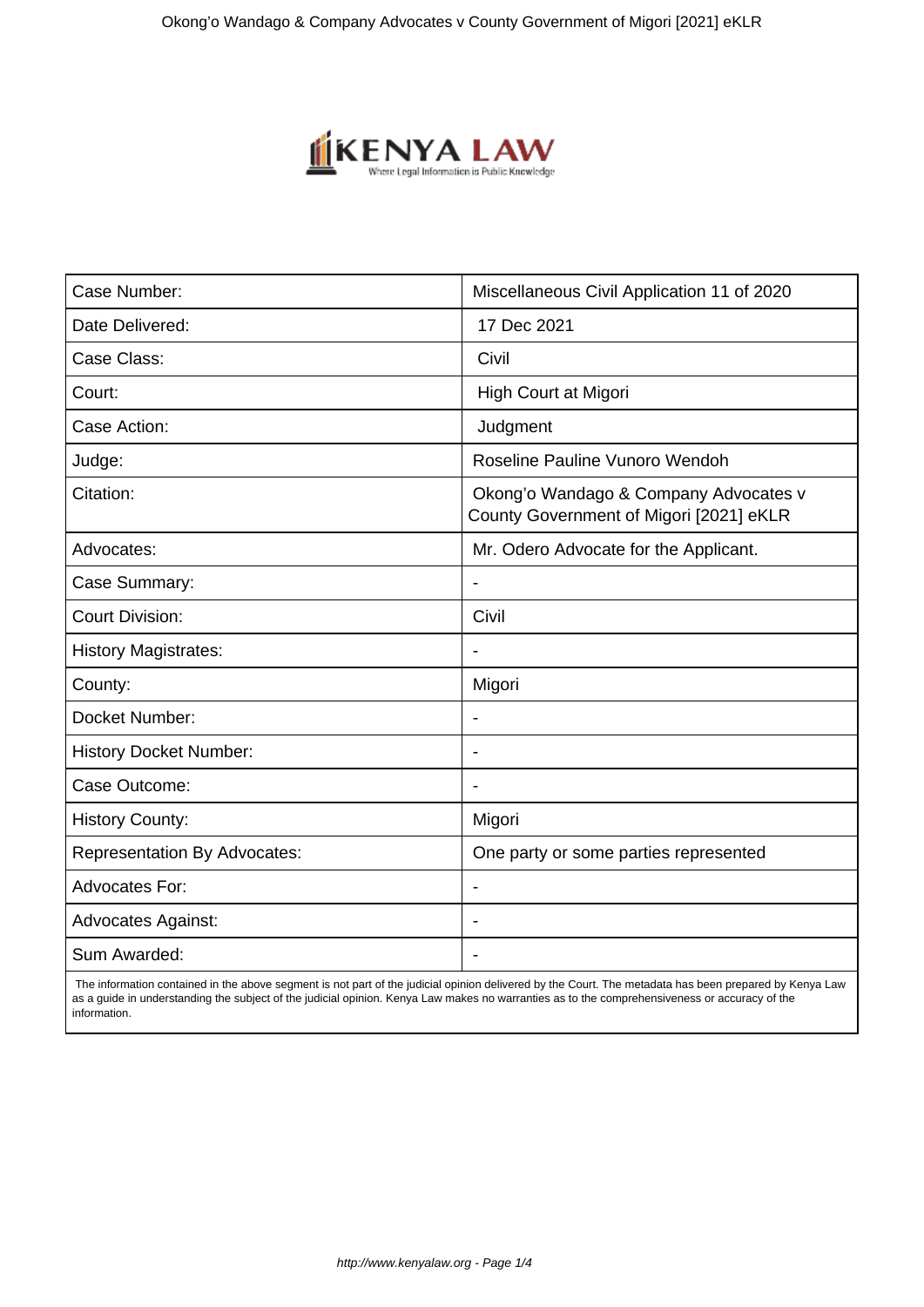## **REPUBLIC OF KENYA**

# **IN THE HIGH COURT OF KENYA AT MIGORI**

## **MISCELLANEOUS CIVIL APPLICATION NO. 11 OF 2020**

# **IN THE MATTER OF THE ADVOCATES ACT & THE ADVOCATES**

## **REMUNERATION (AMENDEMENT) ORDER, 2014**

## **AND**

# **IN THE MATTER OF RECOVERY OF TAXED COSTS AS BETWEEN**

#### **ADVOCATES & CLIENTS**

#### **BETWEEN**

#### **OKONG'O WANDAGO & COMPANY ADVOCATES......................APPLICANT**

#### **-VERSUS-**

#### **COUNTY GOVERNMENT OF MIGORI................................................RESPONDENT**

#### **JUDGMENT**

This ruling relates to the Notice of Motion Application dated 10/8/2021, brought under the provisions of Section 51 (2) of the Advocates Act, Cap 16 and Paragraphs 4 & 7 of the Advocates Remuneration (Amendment) Order, 2014.

The applicant, **Okong'o Wandago & Company Advocates** is seeking the following orders: -

**a. The court be pleased to order that the Certificate of Costs issued to the Applicant, as against the Respondent, be converted into a judgement and decree of this court and consequently, a judgement be entered for the applicant against the Respondent, for Kshs. 593,420.30/=.**

**b. Interest does accrue on the sum of Kshs. 593,420.30/=, at the rate of 14% per annum, with effect from 3/6/2019, until payment shall be made in full, as prescribed in paragraph 7 of the Advocates Remuneration Order.** 

**c. Costs of this application be awarded to the Advocates/Applicant.**

The application is based on grounds appearing on the face thereof and is supported by the Supporting Affidavit of Marvin Odero, Advocate. He deposed that the respondent retained the applicant's law firm to act for them and to defend their interest in **Migori High Court Miscellaneous Application No. 10 of 2018 - Republic -vs- County Secretary, Migori County Government and the Chief Officer, Finance, Migori County Government, ex parte Lameck Onyango Mbani t/a Nyar Kadera Enterprises;** that there is no dispute on the issue of retainer and advocate - client relationship are not in dispute. Subsequently, the applicant issued and served the respondent with an itemized fee - note dated 2/4/2019 on 2/5/2019 **(MO-1).**

Due to the failure of the respondent to honor the fee - note, the applicant filed and served the respondent with a bill of costs dated 16/3/2020. The respondent was served with notices of taxation on three different occasions resting with the notice of taxation dated 30/7/2020 but the respondents did not respond.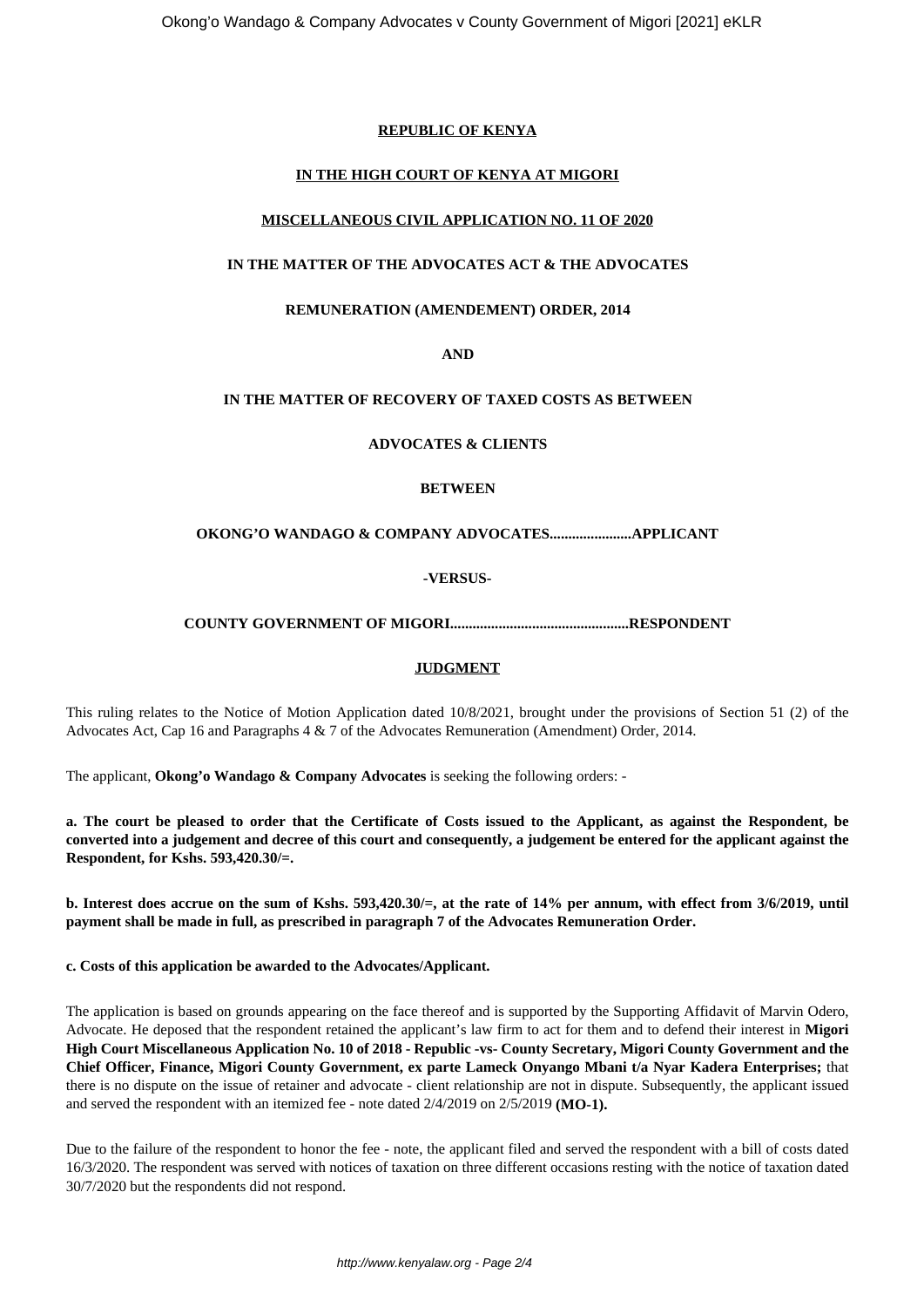The bill was heard on 4/8/2020 and by a ruling delivered on 15/10/2020 the bill was taxed and certified at **Kshs. 593,420.30/=.**

On 25/8/2021, the respondent appointed Matiko Mang'era the County Attorney to act on its behalf in this matter. The respondent was served with mention notices for directions on hearing this application but it failed to attend court.

**Section 51 (2) of the Advocates Act** reads:-

**The certificate of the taxing officer by whom any bill has been taxed shall, unless it is set aside or altered by the Court, be final as to the amount of the costs covered thereby, and the Court may make such order in relation thereto as it thinks fit, including, in a case where the retainer is not disputed, an order that judgment be entered for the sum certified to be due with costs.**

**Paragraph 7 of the Advocates (Remuneration) Order** provides: -

**An advocate may charge interest at 14 per cent per annum on his disbursements and costs, whether by scale or otherwise, from the expiration of one month from the delivery of his bill to the client, provided that such claim for interest is raised before the amount of the bill shall have been paid or tendered in full.**

Therefore, the applicant is entitled to interest on the taxed amount at the rate of 14% per annum from **16/7/2020** being 30 days from the date of service of the bill of costs.

I have considered the application, its supporting affidavit and the annexures thereto. It is evident that the respondent was served with a fee note which it failed to settle. Further, it was served with the bill of costs and several taxation notices which it failed to defend. There is also a Certificate of Costs dated 15/10/2020 of **Kshs. 593,420.30/=** which has not been challenged by the respondent even after the County Attorney entered appearance on its behalf. The proceedings were unopposed.

As provided for under Paragraph 7 of the Advocates Remuneration Order, I find that interest rates of 14 % per annum is payable from 16/7/2020 being 30 days from the date which the Bill of Costs was served upon and received by the respondent.

I find that the application has merit and make the following orders:-

**a. The Certificate of Costs issued to the applicant, as against the respondent dated 15/10/2020 is hereby converted into a judgement and decree of this court and consequently, a judgement is entered for the applicant against the respondent, for Kshs. 593,420.30/=.**

**b. Interest on the sum of Kshs. 593,420.30/=, do accrue at the rate of 14% per annum, with effect from 16/7/2020, until payment shall be made in full.** 

**c. Costs awarded to the applicant.**

# **DATED, DELIVERED AND SIGNED** AT MIGORI THIS **17TH** DAY **OF DECEMBER, 2021.**

# **R. WENDOH**

# **JUDGE**

#### **Judgment delivered in the presence of**

Mr. Odero Advocate for the Applicant.